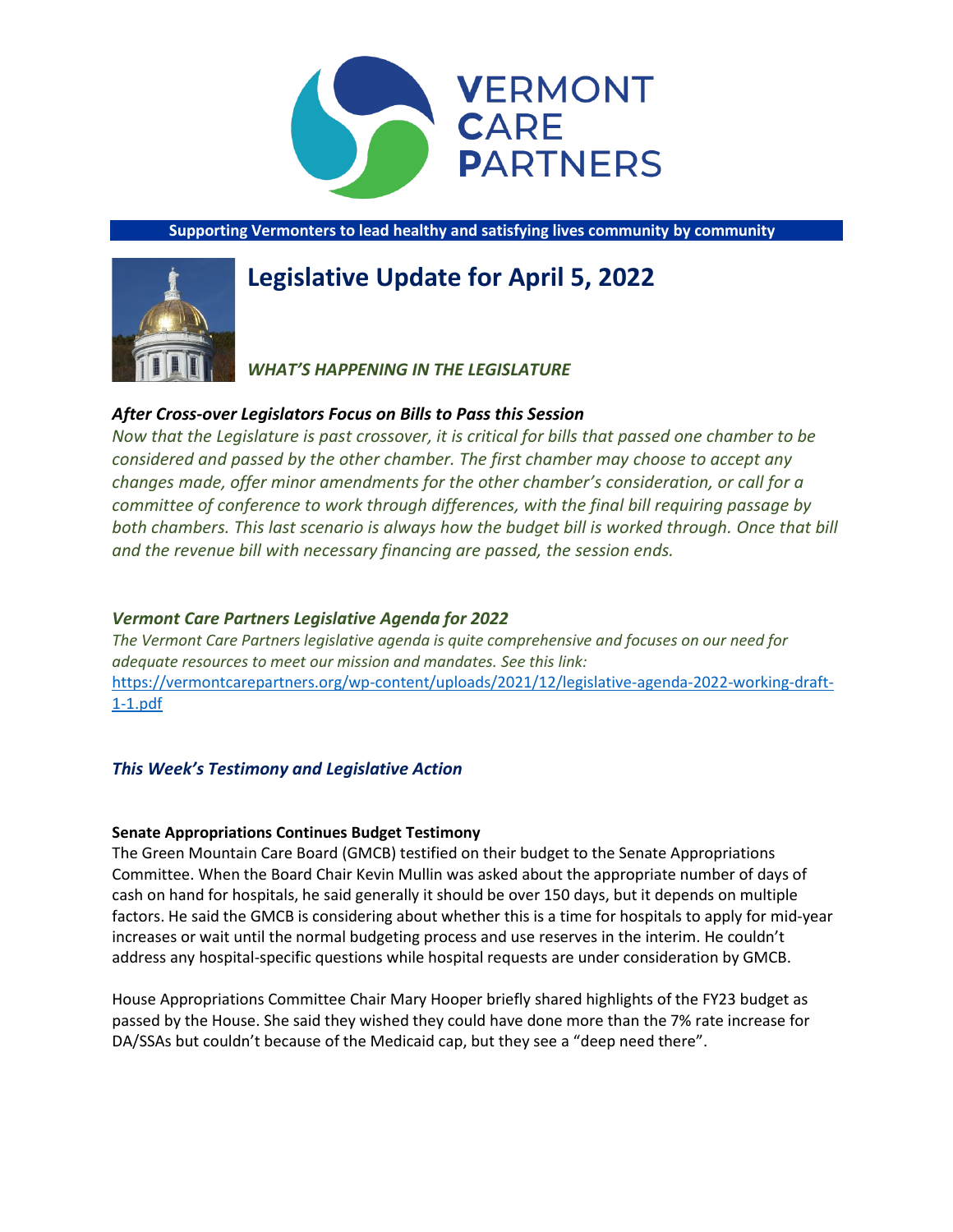## **Interstate Telehealth in Senate Health and Welfare**

The Senate Health and Welfare Committee took testimony on **H.655**, which sets up a framework of telehealth registration, telehealth licensure, and full licensure for out-of-state telehealth providers seeing Vermont patients or clients. Office of Professional Regulation (OPR) Director Lauren Hibbert noted that this bill represents the recommendations made by the Interstate Telehealth Workgroup and is a high priority for OPR. Strengths of the bill include that it is allows for profession-specific rulemaking and uses a tiered structure to provide more regulation over out-of-state telehealth than currently exists. The bill includes a \$360,000 appropriation to set up the proposed structure, but the ultimate fiscal implications are unknown. Jessa Barnard from the Vermont Medical Society [testified](https://legislature.vermont.gov/Documents/2022/WorkGroups/Senate%20Health%20and%20Welfare/Bills/H.655/Witness%20Documents/H.655~Jessa%20Barnard~Vermont%20Medical%20Society%20Written%20Testimony~3-30-2022.pdf) that she appreciates the flexibility and the guardrails in the bill, as well as the fact that the same regulations apply to all practitioners in Vermont.

Committee members asked about qualifications of out-of-state providers. Hibbert noted that OPR will likely do profession-specific rulemaking and that providers are required to meet Vermont standards of care. She said OPR has received seven complaints so far about telehealth services (since the pandemic). In explaining the telehealth registration function, Hibbert gave the example of a mental health provider who works with an incoming out-of-state UVM student; the registration would allow them to provide treatment until the student can transition to an in-state, in-person provider.

The committee then walked through the bill. Legislative Counsel Jennifer Carbee noted that telehealth applies to telehealth, store-and-forward, and audio-only care.

# **DMH Testifies on Wait Times in Emergency Departments (ED) in House Health Care**

House Health Care Committee Chair Lippert opened the testimony noting that the Committee receives reports on wait times in EDs and it seemed imperative to re-engage with the Vermont Dept of Mental Health (DMH). Commissioner Emily Hawes, Deputy Commissioner Alison Krompf, and Mental Health Services Director Samantha Sweet testified. Hawes stated that no Vermonter should be waiting in EDs. Their testimony covered what DMH is doing right now, actions for the next 100 days, and long-term plans.

In terms of current actions, Sweet shared the triage work of the care management team. DMH facilitates a meeting with the department of children and Families (DCF) every day to work on moving youth in DCF custody through EDs and inpatient placements. This has led to increased communication with community partners. There is also a daily huddle facilitated by UVM Medical Center which includes DMH, and the Brattleboro Retreat. She noted that Champlain Valley Physician's Hospital (CVPH) has become more integrated into the Vermont system and is now added into the bed board. Eight out of 10 DAs have mental health workers embedded with law enforcement.

In terms of the next 100 Days, Krompf testified that DMH worked with DAs at the end of 2021 to fund a \$2 million retention plan focused on 24/7 service providers. DMH has put together a mental health payment model which is allowing agencies to still take in their case rate payments so they can hire staff back. She highlighted a success story that Jarrett House, which had to close on weekends due to staffing shortages, is now back to 24/7 (noting that the State is not taking credit for it). During the pandemic, DMH made adjustments for QMHP trainings to be offered virtually. DMH is now seeing quality issues, so they are moving that training back to in-person. NFI Hospital Diversion is integral for children and youth; the State was able to support staffing to allow Hospital Diversion to resume 24/7 care, although she noted NFI South still has limited bed capacity. Jarrett House and NFI North are back to full capacity.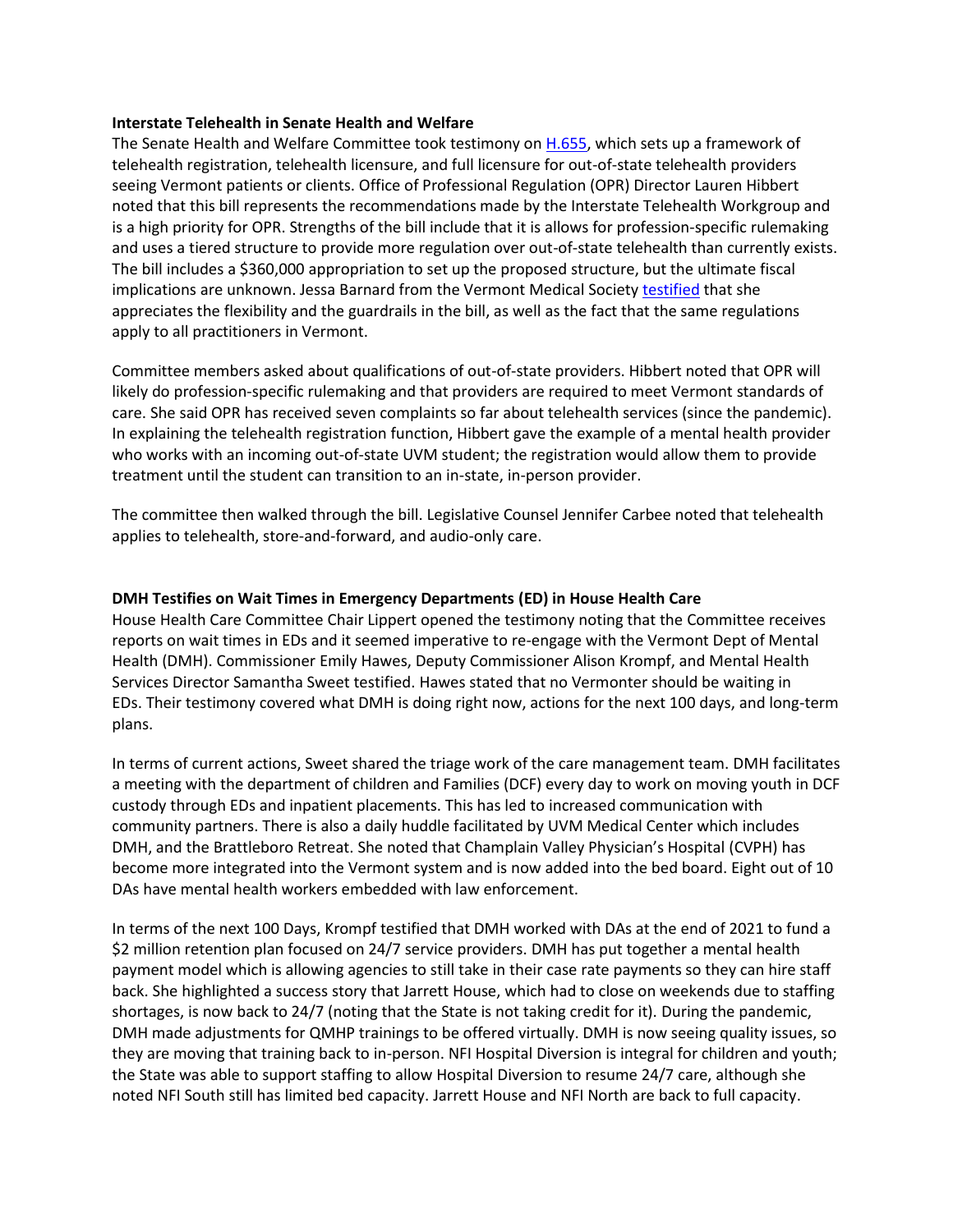There are 13-15 youth currently waiting in EDs. They require complex community-based care, therapeutic foster care, and yet staffing in the community is incredibly depleted. DMH sees FMAP dollars as a resource to work toward initiatives such as Cahoots, PUCK, and Mobile Response and Stabilization Services. She also indicated that a recent review found that 65% of the youth who are waiting are waiting due to suicidality as a presenting concern.

Sweet shared that the Brattleboro Retreat has been able to expand inpatient capacity with AHS providing support for staffing. They have also transitioned some adult beds to child beds. VPCH has 21 beds, and Middlesex Therapeutic Community Residence has opened its seventh bed. Citing the need for secure transportation, due to lack of sheriffs, which results in longer waits, DMH recently contracted with a provider who will offer safe transport from EDs to inpatient units for youth and adults.

DMH fielded a question from Chair Lippert on "sitters" (staff assigned to support people waiting in EDs), noting he has visited and seen them on their phones outside the patient's room. Sweet acknowledged different expectations based on different hospitals, practices, and resources. Rep Peterson asked, "Is any psychiatry happening at all?" DMH shared that there is a new initiative happening in partnership with the Vermont Program for Quality in Healthcare for psychiatric telehealth in EDs, as well as a quality improvement workgroup through the Vermont Department of Health, focusing on suicide prevention in EDs. Krompf also noted that the majority of kids in EDs are presenting with suicidality. "We are in conversations on how we can work with Chittenden County about how they can reassess" to determine if safety concerns still require inpatient levels of care. DMH also spoke of receiving meaningful input from stakeholders over the summer and through the Mobile Crisis State Planning Grant.

Rep Cina said he gets mixed messages about his role as an outpatient therapist when a client is in the ED. Clients want therapy while they are sitting in the ED. "Reassessments are not therapy…why can't we pay therapists to provide that in EDs? There is pressure to not abandon the clients." Krompf said that payment reform removed barriers for DAs to provide care in that way, then noted that Cina is in private practice. She said this topic merits further attention.

Rep Houghton asked, "When will we see downstream benefits" of DMH's actions? Hawes responded that "we don't have a crystal ball." Krompf added that DMH is looking to diversify inpatient options for kids. UVM Health Network was the sole respondent for the RFI for 10 inpatient beds for kids. They expect it may take 2-3 years until it's operational. The committee ran out of time, and DMH will return to discuss long-term plans.

#### **Joint Meeting of Senate Health and Welfare and House Health Care on Health Care Wait Times**

Agency of Human Services Health Reform Director Ena Backus, Department of Financial Regulation (DFR) Mike Pieciak, and Green Mountain Care Board Executive Director Susan Barrett provided join[t testimony](https://dfr.vermont.gov/sites/finreg/files/doc_library/vermont-wait-times-report-021822.pdf) on their work to assess health care wait times. They noted that health, emotional, financial, and equity are impacts of waiting for care. A total of 70 Vermonters provided public comments, describing physical and psychological pain, trouble with referral processes and bureaucratic hurdles for specialists. Their comments highlighted a particular need for psychiatry and eating disorder treatment. Provider input emphasized workforce shortages across all sectors; concerns about primary care doctors referring to unnecessary specialists "appropriateness", and administrative burden reduced access to care. The assessment evaluated wait times using three methods: hiring a national actuarial firm to analyze wait times compared to other states; a "secret shopper" approach for non-emergent specialists; and a blueprint chart audit. Findings included: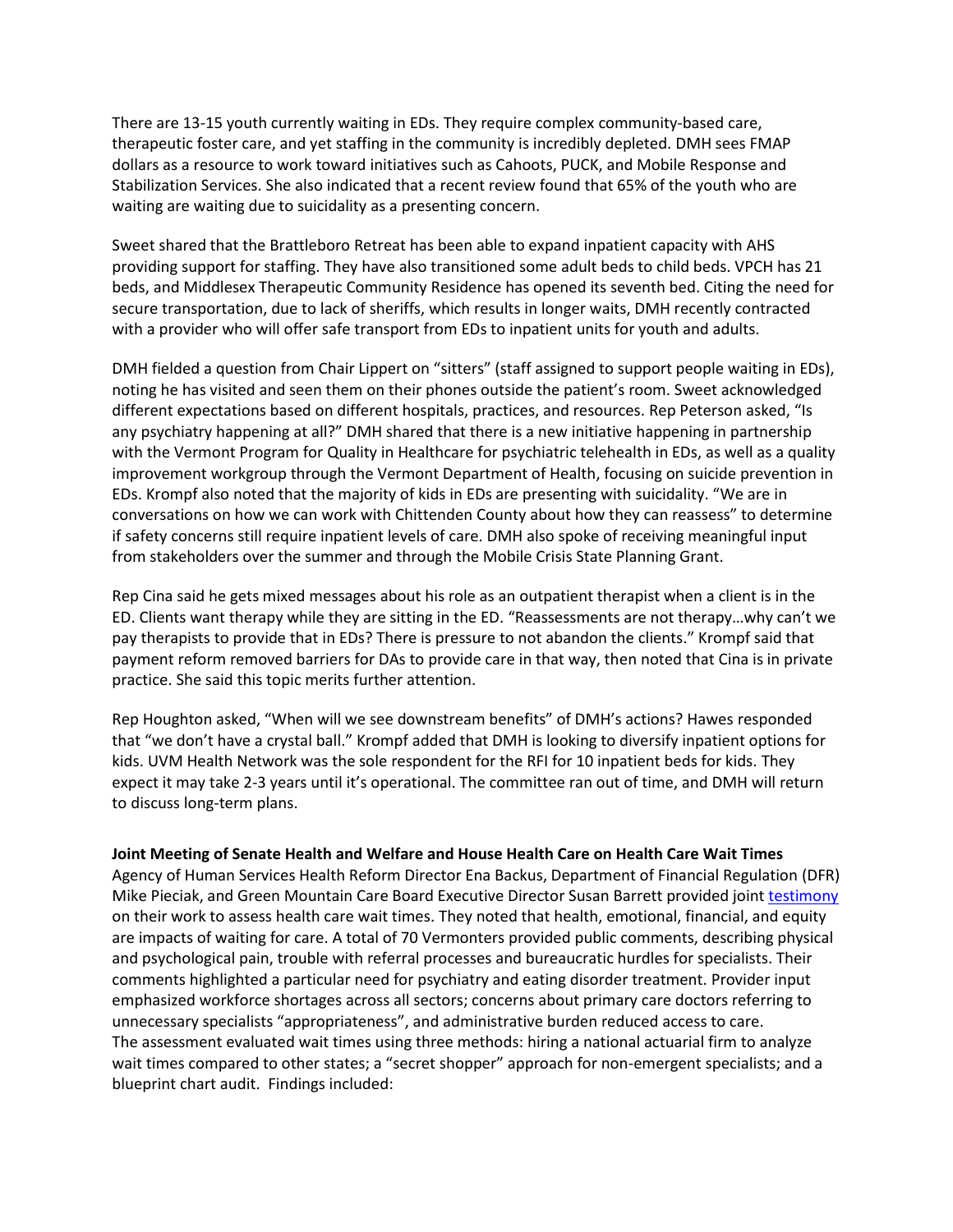- The average wait time to see a specialist is 100 days.
- Vermonters have longer wait times than peer states.
- 85% of specialists were accepting new patients; Medicaid wait times are slightly shorter than BCBS as seen via the secret shopper method.
- For addiction services, the average wait was 46 days; psychiatry averaged 54 days—57 days if only including in-state providers. (The blueprint chart audit found an average wait time of 67 days, and 82 days for psychiatry).
- The longest average wait was dermatology (109 days).

Recommendations from this work that relate to mental health providers include:

- Complete a mental health and substance use disorder access assessment
- Implement the health care workforce strategic plan which includes:
	- o Evaluate barriers to licensure
	- $\circ$  Work toward Medicare reimbursing at parity with Medicaid for licensed mental health providers, such as Marriage and Family Therapists and Clinical Mental Health Counselors to improve access to care
	- o Establish telepsychiatry in Emergency Departments statewide

Additionally, DFR would like statutory authority to track wait times, in partnership with healthcare providers. Pieciak noted that in soliciting extensive public comments, they heard no complaints related to actual quality of care. Committee members asked about whether prior authorization was a factor in delaying care; DFR said that, in general, they did not find this likely because insurers are subject to time constraints to render a decision within a week, and if the prior authorization is denied, there are internal and external appeal processes. Rep Lippert noted the significance of the finding that Medicaid patients are not waiting longer than patients with commercial insurance.

# **Peer Credentialing and Respite in House Health Care**

The House Health Care Committee heard testimony o[n S.195,](https://legislature.vermont.gov/Documents/2022/WorkGroups/House%20Health%20Care/Bills/S.195/Drafts,%20Amendments,%20and%20Legal%20Documents/S.195~Katie%20McLinn~As%20Recommended%20by%20the%20Senate%20Committee%20on%20Appropriations~3-31-2022.pdf) the bill that sets up a peer credentialing process. DMH Deputy Commissioner Alison Krompf testified that DMH supports "evaluating a process to look at peer certification." This will promote person-centered care, address workforce challenges, and could help with emergency department waits. She noted that Vermont has peer supports now, but the State hasn't defined that for Vermont in the way other states have. DMH and AHS were planning on working to making peer services a Medicaid billable service. Krompf is unsure about whether insurances reimburse for peer services.

Wilda White, Founder of MadFreedom, testified that she authored S.195 and S.194, which have been combined into the current S.195. She doesn't support this version and doesn't believe that the \$30,000 designated will fully support the work outlined. The current bill is unfunded and doesn't require AHS to apply to CMS for amending the state plan. The bill went to Senate Appropriations with \$525,000 attached to it for startup, for running the program, for certification, renewals, complaints, and for continuing education. These buckets are still in the bill, but none are fully funded.

There was discussion about the family support peer role versus peer-to-peer support. White noted that this bill proposes a mental health peer specialist certification with subspecialties, such as for youth, or geriatric specialty. Another subspeciality could be for family members. She noted that several states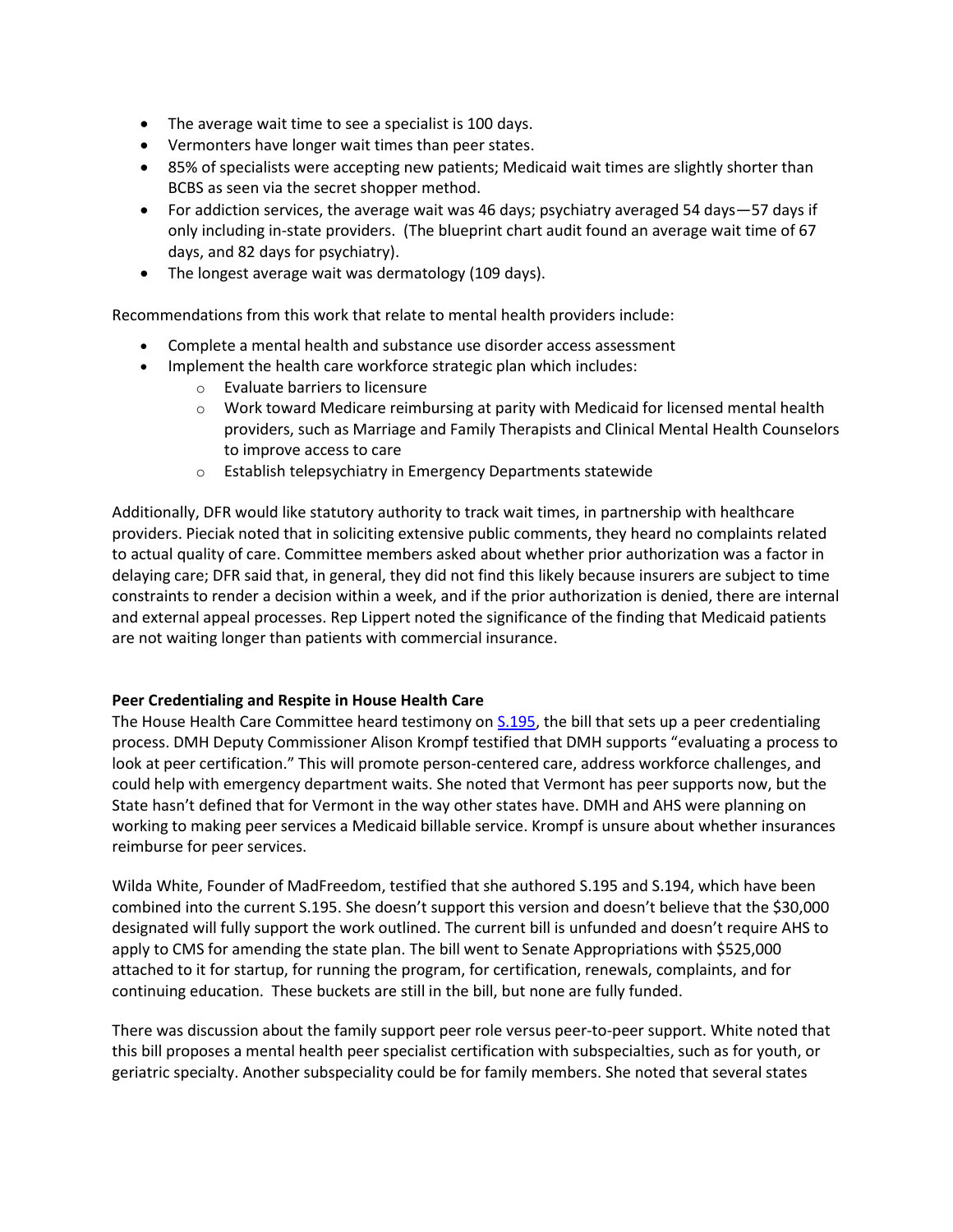offer credentials for family-to-family and peer support services, but they didn't always add those at the same time.

Rep Houghton asked what can be achieved with the \$30,000 in this version of the bill. Krompf said the \$30,000 is to create the working group to explore this. DMH concurs that it would not support the whole implementation, and that without adequate funding the bill is not viable.

OPR Director Lauren Hibbert testified that OPR is concerned about lack of state oversight over the credential, with the thought that Vermonters would assume State oversight if there is a credential. OPR also wants to ensure that the use of psychotherapy by peer support specialists is excluded unless the specialist is on the roster or otherwise credentialed. OPR is happy to write a report considering a structure for OPR certification where OPR would do applications and renewals, but not policy and training (they would partner with DMH and/or a third-party entity for this). White commented that peer supports specialists do not perform psychotherapy. If OPR takes over, the credentialing process would lose the benefits and values of peer support specialists, which is anti-professional. Some states do it through mental health departments, some through professional regulation office, some join a consortium, and some (like this bill) have an independent entity. Medicaid does not require the Office of Professional Regulation to regulate it. House Health Care will continue to take testimony.

## **Mitigating the Opioid Crisis in Senate Health and Welfare**

Senate Health and Welfare introduced to two house bills, H.728 and H.711. Rep Dane Whitman introduce[d H.728](https://legislature.vermont.gov/Documents/2022/Docs/BILLS/H-0728/H-0728%20As%20Passed%20by%20the%20House%20Unofficial.pdf) by noting that opioid deaths have quadrupled over the last ten years, with 181 deaths in 2021, 90% of which involved fentanyl. The three policy goals of H.728 are to expand access to safe syringe programs (and consider peer-operated needle exchange programs), address prior authorization barriers, and to consider feasibility and liability of expanding overdose prevention site activities through a working group, with a report due in November 2023. Howard Center's Safe Recovery Program Director is included in the working group.

The bill includes three pilots, which would be funded through ADAP-awarded grants: mobile access to hub and spoke services; increasing access to care for justice-involved Vermonters; and increasing collaboration between recovery and treatment providers and first responders. Whitman fielded a question about which organizations would receive the pilot funding. He said the language is intentionally vague to not rule any organization out. It is likely they will look for federal grant opportunities for this work. Rep Whitman noted that the intention of creating pilot programs was "to try some new things in anticipation of future federal dollars – these projects could inform decisions about how to spend new federal dollars." The Senate Health and Welfare Committee will hear testimony on this bill from ADAP.

Shifting to H.711, Senator Lyons noted that last year the Attorney General received a settlement which stipulated that an Opioid Settlement Advisory Council would be established. Rep Garafano then introduce[d H.711](https://legislature.vermont.gov/Documents/2022/Docs/BILLS/H-0711/H-0711%20As%20Passed%20by%20the%20House%20Unofficial.pdf) to the committee and Legislative Council Katie McLinn walked through the bill. Vermont will receive \$64 million over the next 18 years: 15% will go to municipalities to abate the opioid crisis, 15% will go to the State to remedy for past expenses or future expenses, and 70% will go to the statewide abatement fund. H.711 deals with the 70%, setting up an Advisory Council that makes recommendations to the Vermont Department of Health. Then, if there are future settlements, the State will use the same framework. The House Health Care Committee worked to find a balance in the composition of the Advisory Council between municipality representation and people with a statewide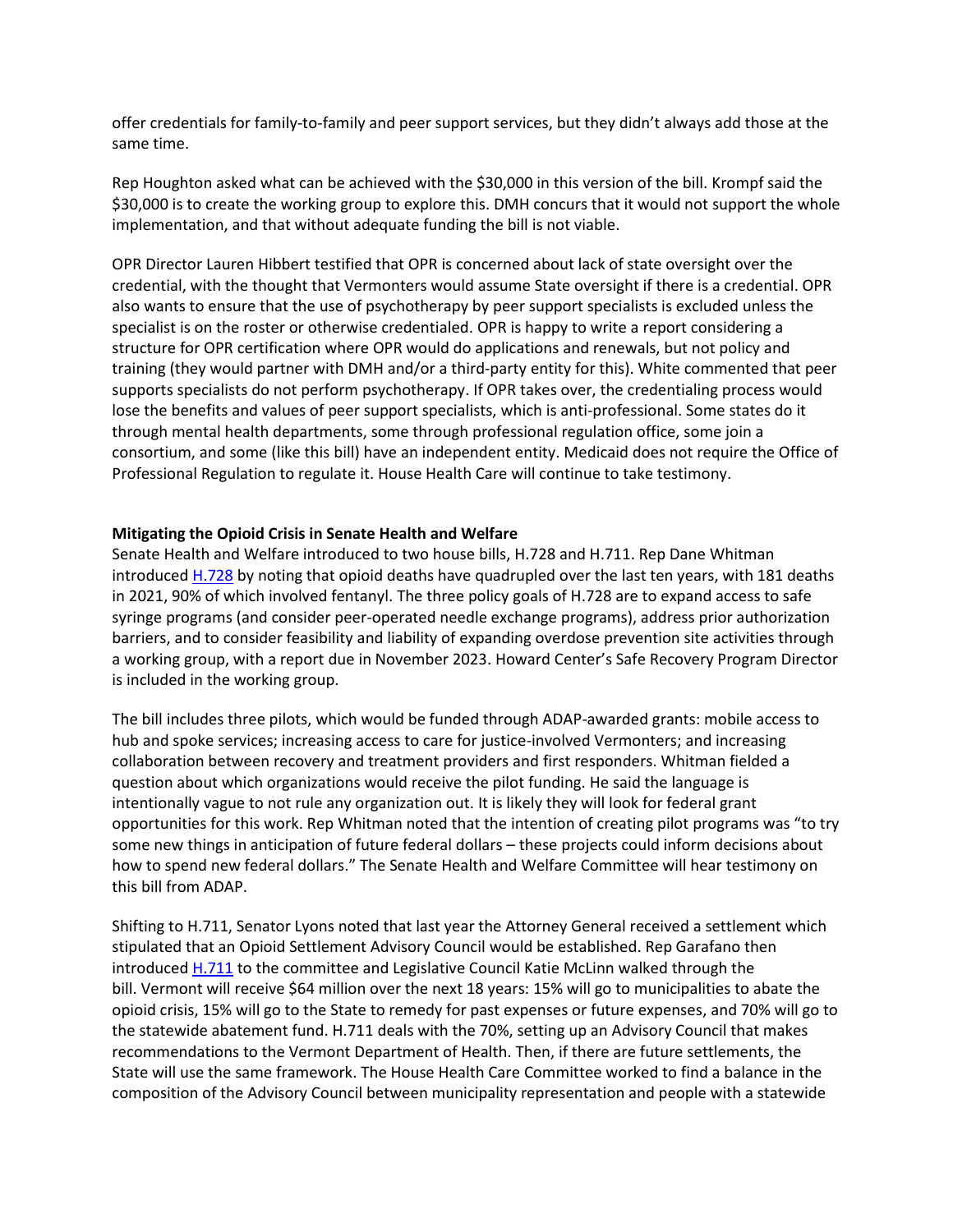perspective. The bill ensures that the Advisory Council will share its recommendations to the legislative committees of jurisdiction as well as VDH. The House Health Care Committee voted both bills out with an 11-0 vote, and a unanimous voice vote on the House Floor.

## **House Committee on Education Hears Testimony on Act 173**

In preparation for the Legislative Committee on Administrative Rules (LCAR) review of rule changes to Act 173, the House Committee on Education heard testimony from the Census-Based Funding Advisory Group and other stakeholders.

Meagan Roy, Census-Based Funding Advisory Group Chair, reviewed the role of the group to advise the Vermont State Board of Education, and the extensive public comment opportunities offered throughout the state. Stakeholders focused on 2 key issues: ensuring enrollment practices for independent schools that accept public funds are non-discriminatory pertaining to disability and ensuring sufficient transparency around the rate-setting process for therapeutic schools. The group spent a large part of their time addressing concerns about the rule under section 2229 of Act 173, Approval to Receive Public Tuition, Special Education Approval, in that students on individual education plans (IEPs) would have access to appropriate services and not be denied access due to disability. The Advisory Group will continue to work with Local Education Agencies (LEA) to support student access to services.

Other witnesses testified to their support of the rule changes and positive experiences working with the Advisory Group. Mill Moore, Executive Director of the Vermont Independent Schools Association, noted they are fully supportive of the rules as adopted by the Board of Education and agree to the clarification of the role of independent schools. Jay Nichols, Executive Director of Vermont Principals' Association (VPA), shared that their main focus is "money in education should not allow for any discrimination". Contrary to a public memo currently in circulation, the VPA supports tuition to independent schools under the newly revised rules. Jeffrey Francis, Executive Director of the Vermont Superintendents Association (VSA), agreed that the new rules reflect the intent of Act 173 and should proceed to the LCAR process.

Oliver Olsen, Chair of the Vermont State Board of Education, and Jennifer Samuelson, Vice Chair of the Vermont State Board of Education, are in full support of the changes and emphasized to the committee the efforts of the Advisory Group to be collaborative and hear constituent concerns. Not waiting for the 2023 effective date, the State Board of Education will put into effect the recommended antidiscrimination language as a condition of receiving public tuition dollars when it passes through LCAR.

# *Plan to Participate in these Advocacy Events*

#### **Save the Date! Vermont Disability Awareness Day**

Join VCDR members and others from the disability community as we continue to present our legislative priorities and share our stories about important issues. In April the focus will be on housing. What are the challenges Vermonters with disabilities face in seeking, acquiring and maintaining secure homes? Join VCDR for a presentation of issues and discussion of solutions with people facing challenges and people working on solutions.